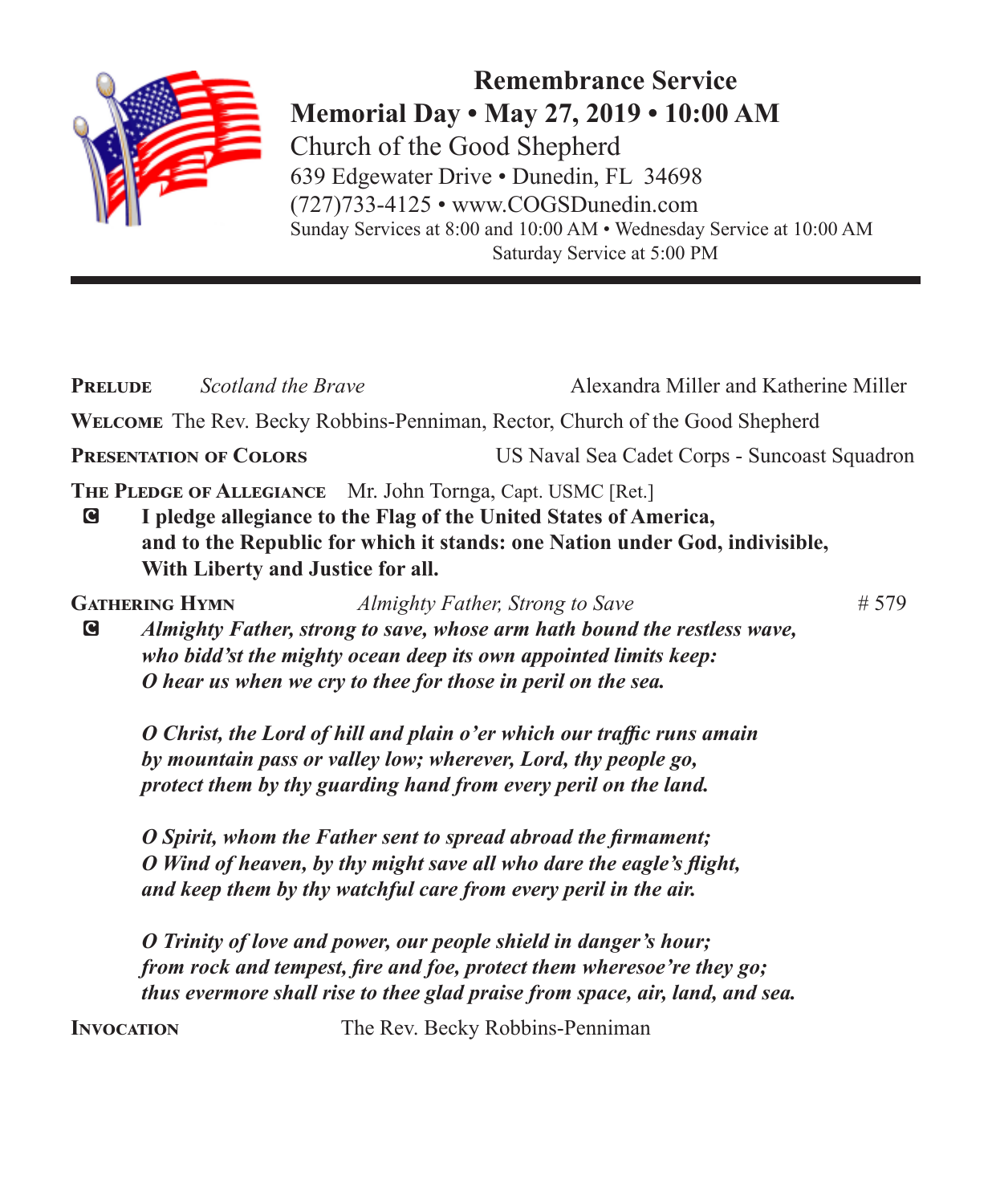**Recognition of Veterans and Active Service Members Present**

**Hymn** *My Country, 'tis of Thee* # 717 C *My country, 'tis of thee, sweet land of liberty, of thee I sing; land where my fathers died, land of the pilgrim's pride, from every mountainside let freedom ring.*

*My native country, thee, land of the noble free thy name I love; I love thy rocks and rills thy woods and templed hills; my heart with rapture thrills like that above.*

*Let music swell the breeze, and ring from all the trees sweet freedom's song; let mortal tongues awake, let all that breathe partake, let rocks their silence break, the sound prolong.*

*Our fathers' God, to thee, author of liberty to thee we sing; long may our land be bright with freedom's holy light; protect us by thy might, great God, our King.*

**INTRODUCTION** The Rev. Becky Robbins-Penniman **SPEAKER** Mr. John Tornga **OFFERING** Alexandra Miller and Katherine Miller *The offering today will defer the costs of providing this service to the community.* **OFFERING SONG** *God of Our Fathers* # 718 C *God of our fathers, whose almighty hand leads forth in beauty all the starry band of shining worlds in splendor through the skies, our grateful songs before thy throne arise. Thy love divine hath led us in the past,in this free land by thee our lot is cast;*

*be thou our ruler, guardian, guide, and stay thy word our law, thy paths our chosen way.*

*From war's alarms, from deadly pestilence, be thy strong arm our ever sure defense; thy true religion in our hearts increase, thy bounteous goodness nourish us in peace.*

*Refresh thy people on their toilsome way, lead us from night to never-ending day; fill all our lives with love and grace divine, and glory, laud, and praise be ever thine.*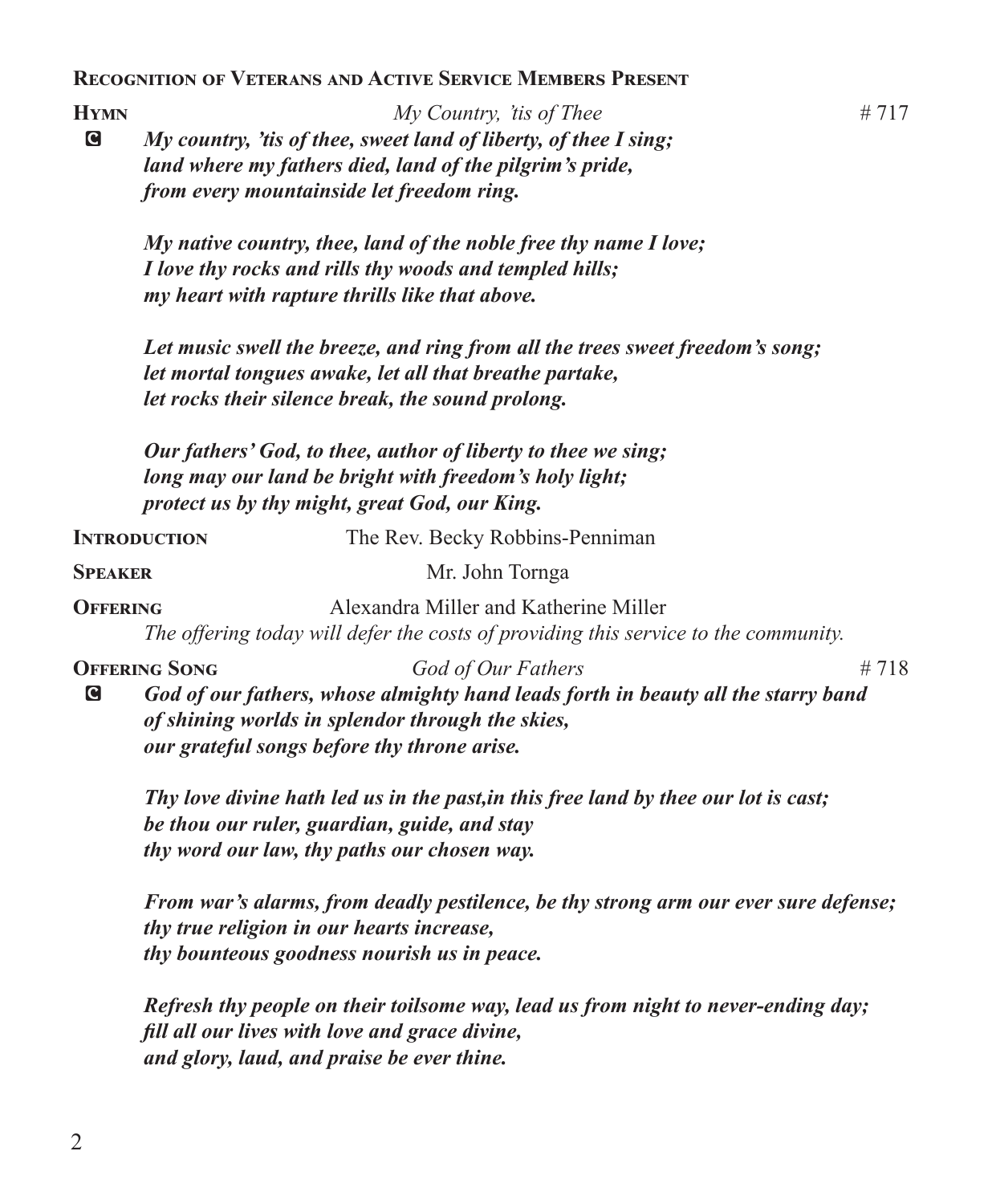**Litany of Thanksgiving**The Rev. Cindy Roehl, Deacon, Church of the Good Shepherd

- L Almighty God, giver of all good things: We thank you for the natural majesty and beauty of this land. They restore us, though we often destroy them.
- C **Heal us.**
- L We thank you for the great resources of this nation. They sustain us, though we often exploit them.
- C **Forgive us.**
- L We thank you for the men and women who have made this country strong. They are models for us, though we often fall short of them.
- C **Inspire us.**
- L We thank you for the torch of liberty which has been lit in this land.
	- It has drawn people from every nation, though we have often hidden from its light.
- C **Enlighten us.**
- L We thank you for the faith we have inherited in all its rich variety. It inspires our life, though we have been faithless again and again.
- C **Renew us.**
- L Almighty God, we commend to your gracious care and keeping all the men and women of our armed forces at home and abroad. Defend them day by day with your heavenly grace; strengthen them in their trials and temptations; give them courage to face the perils which beset them; and grant them a sense of your abiding presence wherever they may be. We ask your care and protection especially for: (*roll call will be read*.) We pray:
- C **Keep them as the apple of your eye, Good Lord. Amen.**
- L Defender of justice, we give thanks to you for the men and women who offered themselves as a living sacrifice by serving in this country's military in years gone by. As veterans who answered the call, as long as they live among us they are due our respect, our thanks and our unflagging support. We ask you to bless especially: (*roll call will be read.*) We pray:
- C **Let them always be treated with dignity.**
- L Almighty God, we remember with grateful hearts the men and women of our country who, on the day of decision, ventured much and gave all for the liberties we now enjoy. As those who died in service of our country, we pray that they have found true peace in your presence, especially: (*roll call will be read.*) We pray:
- C **May they know that deeply grateful people salute them.**
- L Ruler of all hearts and judge of all nations, we give thanks for those whom we love but who are no longer with us, especially those of our family and friends who served in the armed forces and then went on to serve us, their family and their communities as civilians especially: (*roll call will be read.*) We pray:
- C **Give them rest and let light perpetual shine upon them.**